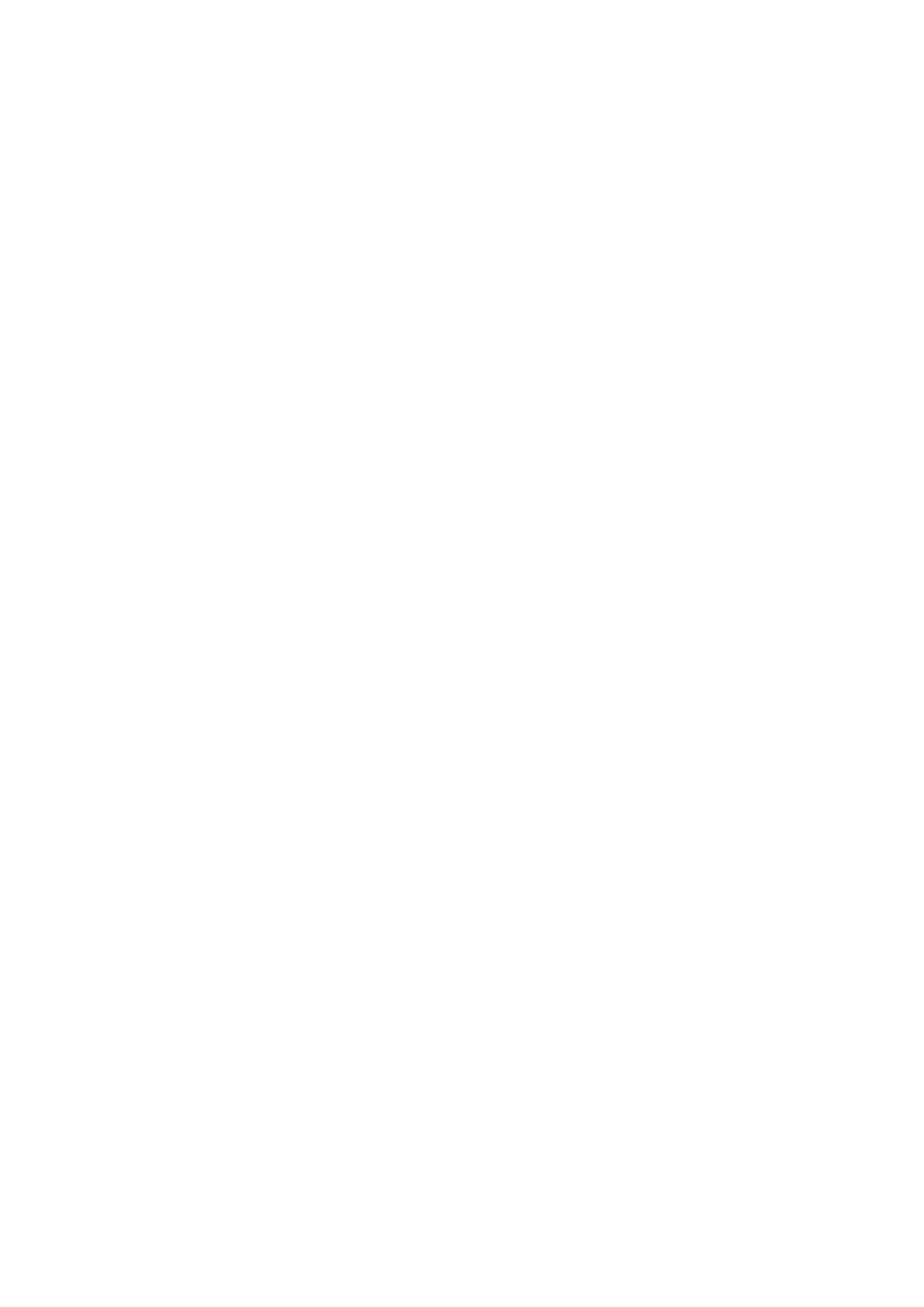

## **Veteran European Championships 2017**

**Zagreb (CRO) 15-17 June 2016 F1 -52 kg**

|   | <b>FRA</b><br><b>DUFFULER, Charlotte</b> |    | 10 | 1(10) |  |
|---|------------------------------------------|----|----|-------|--|
|   | <b>FRA</b><br>RINSANT, Adriana           | 10 | 10 | 2(20) |  |
| 2 | PALMA, Amalia<br><b>ITA</b>              |    |    | 0(0)  |  |



|    | <b>Final Results</b>   |            |
|----|------------------------|------------|
|    | 1. RINSANT, Adriana    | <b>FRA</b> |
|    | 2. DUFFULER, Charlotte | <b>FRA</b> |
| 3. |                        |            |

**3 Judoka**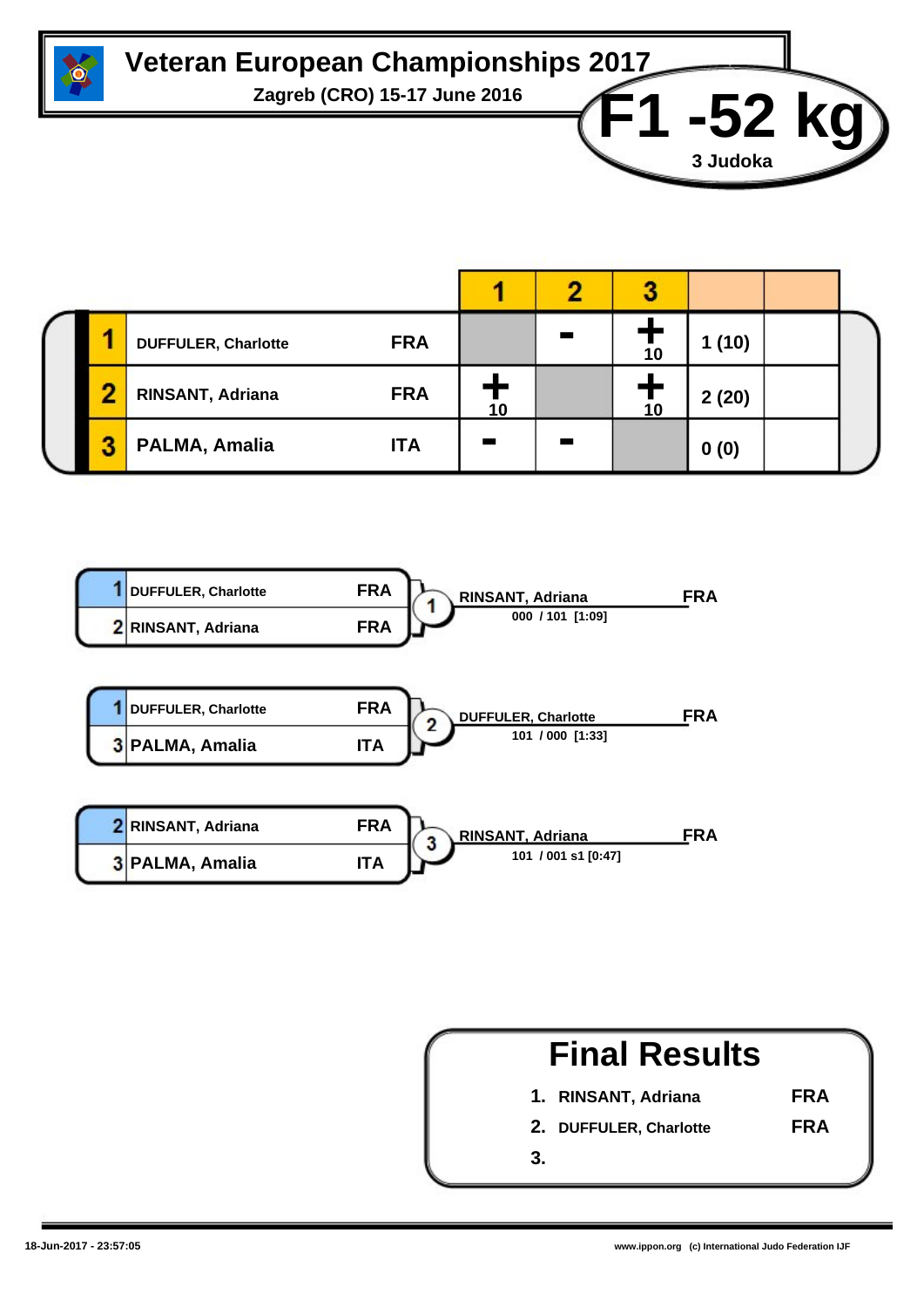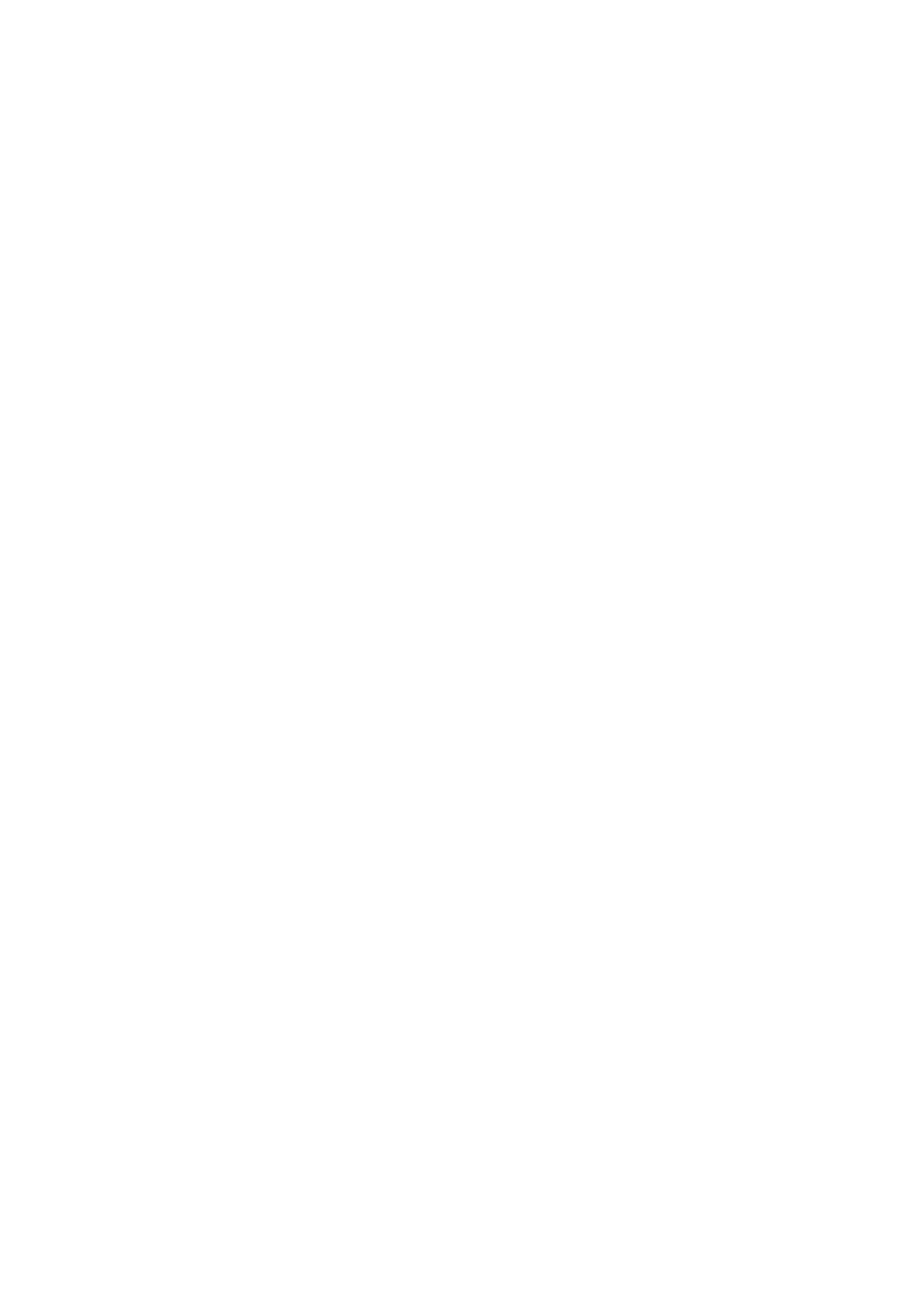